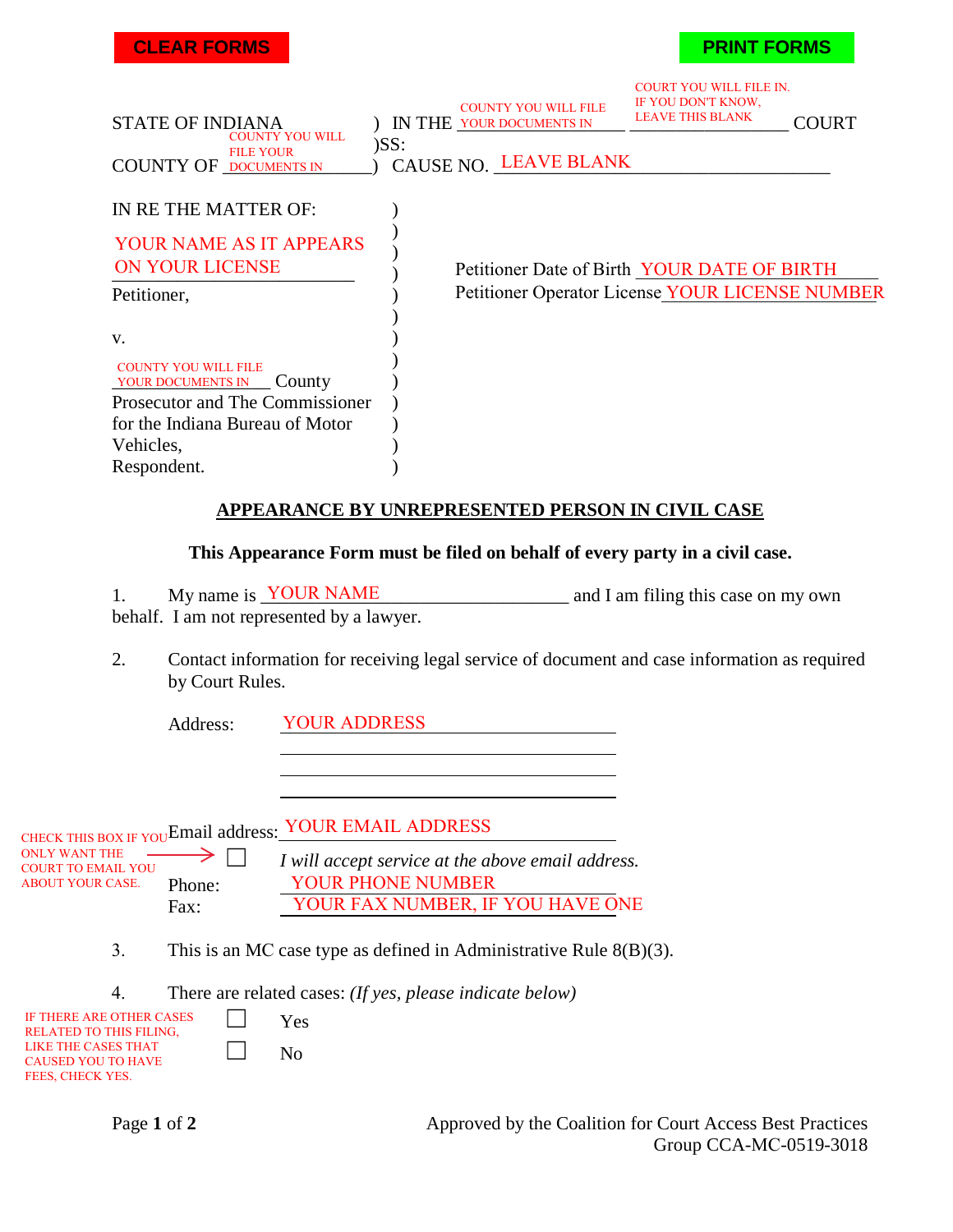Caption and case number of related cases:

| Caption: | FILL THIS IN WITH INFORMATION ON ANY RELATED CASES |
|----------|----------------------------------------------------|
| Caption: |                                                    |
| Caption: |                                                    |
| Caption: | Case No.:                                          |
| Caption: | Case No.:                                          |
| Caption: | Case No.:                                          |

Additional information as required by local rule:

IF ADDITIONAL INFORMATION IS REQUIRED, PUT IT HERE.

PRINT THIS DOCUMENT AND SIGN HERE

### Signature

# **CERTIFICATE OF SERVICE**

I hereby certify that I sent a copy of the document to:

The Commissioner for the Indiana Bureau of Motor Vehicles by

YOU SHOULD CHECK THE BOXES THAT TELL THE COURT HOW THESE FORMS WILL GET TO THE BMV AND THE PROSECUTOR. YOU CAN ASK THE CLERK WHICH TO CHECK WHEN YOU FILE THIS AT THE COURTHOUSE.  $\left\{\begin{matrix} \mathbf{F} \ \mathbf{F} \ \mathbf{F} \end{matrix}\right\}$ 

☐ electronic transmission **or** □ US Mail at: Indiana Government Center North Room 402 100 North Senate Avenue Indianapolis, IN 46204 the \_\_\_\_\_\_\_\_\_\_\_\_\_\_\_ County Prosecutor by

**AND**

☐ US Mail **or**

☐ hand delivery **or**  $\Box$  electronic transmission

# on \_DATE YOU SEND THIS TO THE BMV AND PROSECUTOR

# DATE PRINT THIS FORM AND SIGN HERE

Date Signature

 $\_$  YOUR NAME

Printed Name

Page 2 of 2 Approved by the Coalition for Court Access Best Practices Group CCA-MC-0519-3018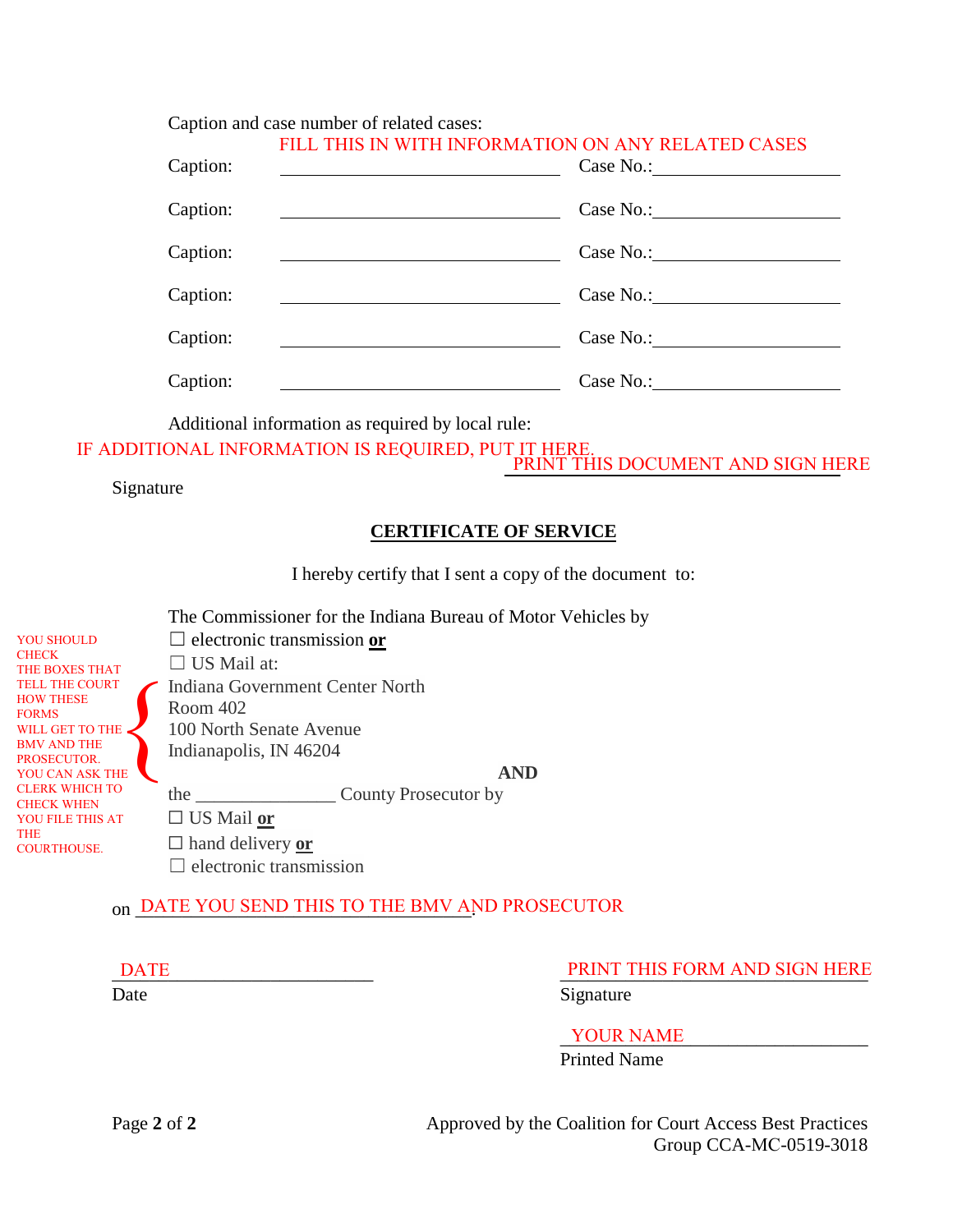| <b>STATE OF INDIANA</b>                                                                                      |         | IN THE                                                                                       | <b>COURT</b> |
|--------------------------------------------------------------------------------------------------------------|---------|----------------------------------------------------------------------------------------------|--------------|
| <b>COUNTY OF</b>                                                                                             | $)$ SS: | CAUSE NO.                                                                                    |              |
| Petitioner,                                                                                                  |         | Petitioner Date of Birth DATE OF BIRTH<br>Petitioner Operator License LICENSE NUMBER         |              |
| V.                                                                                                           |         | FOR THE SECTION ABOVE THE DOTTED LINE, LOOK AT<br>THE FIRST FORM YOU FILLED OUT AND COPY THE |              |
| <b>County Prosecutor</b><br>and the Commissioner for the Indiana<br>Bureau of Motor Vehicles,<br>Respondent. |         | <b>INFORMATION HERE.</b>                                                                     |              |
|                                                                                                              |         |                                                                                              |              |

### **VERIFIED PETITION TO WAIVE RE-INSTATEMENT FEES**

Comes now the Petitioner, and for their Verified Petition to Waive Re-Instatement Fees now states as follows:

- 1. I am indigent (See attached Affidavit of Indigency)
- 2. I reside in  $\frac{\text{COUNTY VOU LIVE IN}}{\text{County}}$  County, Indiana at the following address:

\_\_\_\_\_\_\_\_\_\_\_\_\_\_\_\_\_\_\_\_\_\_\_\_\_\_\_\_\_\_\_\_\_\_\_\_\_\_\_\_\_\_\_\_\_\_\_\_\_\_\_\_\_\_\_\_\_\_\_\_\_\_\_\_\_\_\_\_\_\_\_\_\_\_. YOUR ADDRESS

3. I owe fees to the Indiana Bureau of Motor Vehicles in the sum of \$**AMOUNT YOU OWE** for reinstatement of my driver's license. (See attached BMV Notice).

4. I will bring proof of future financial responsibility (i.e. proof of insurance) to the court hearing.

5. My birthdate is YOUR BIRTHDATE

- 6. The last four (4) digits of my driver's license number are  $\frac{YOUN LICENSE NUMBER}{Y}$ LAST FOUR DIGITS OF
- 7. I seek waiver of these reinstatement fees for the following reasons:

WHY YOU WANT THE COURT TO GET RID OF YOUR REINSTATEMENT FEES. \_\_\_\_\_\_\_\_\_\_\_\_\_\_\_\_\_\_\_\_\_\_\_\_\_\_\_\_\_\_\_\_\_\_\_\_\_\_\_\_\_\_\_\_\_\_\_\_\_\_\_\_\_\_\_\_\_\_\_\_\_\_\_\_\_\_\_\_\_\_\_\_\_\_\_\_\_ EXPLAIN WHY YOU CANNOT PAY THEM.

\_\_\_\_\_\_\_\_\_\_\_\_\_\_\_\_\_\_\_\_\_\_\_\_\_\_\_\_\_\_\_\_\_\_\_\_\_\_\_\_\_\_\_\_\_\_\_\_\_\_\_\_\_\_\_\_\_\_\_\_\_\_\_\_\_\_\_\_\_\_\_\_\_\_\_\_\_

#### **I hereby affirm under penalties for perjury that the foregoing statements are true and correct.**

\_\_\_\_\_\_\_\_\_\_\_\_\_\_\_\_\_\_\_\_\_\_\_\_\_\_\_\_\_\_\_\_\_\_\_\_\_\_\_\_\_\_\_\_\_\_\_\_\_\_\_\_\_\_\_\_\_\_\_\_\_\_\_\_\_\_\_\_\_

 $\overline{\text{DATE}}$ 

PRINT THIS FORM AND SIGN HERE

Date

Signature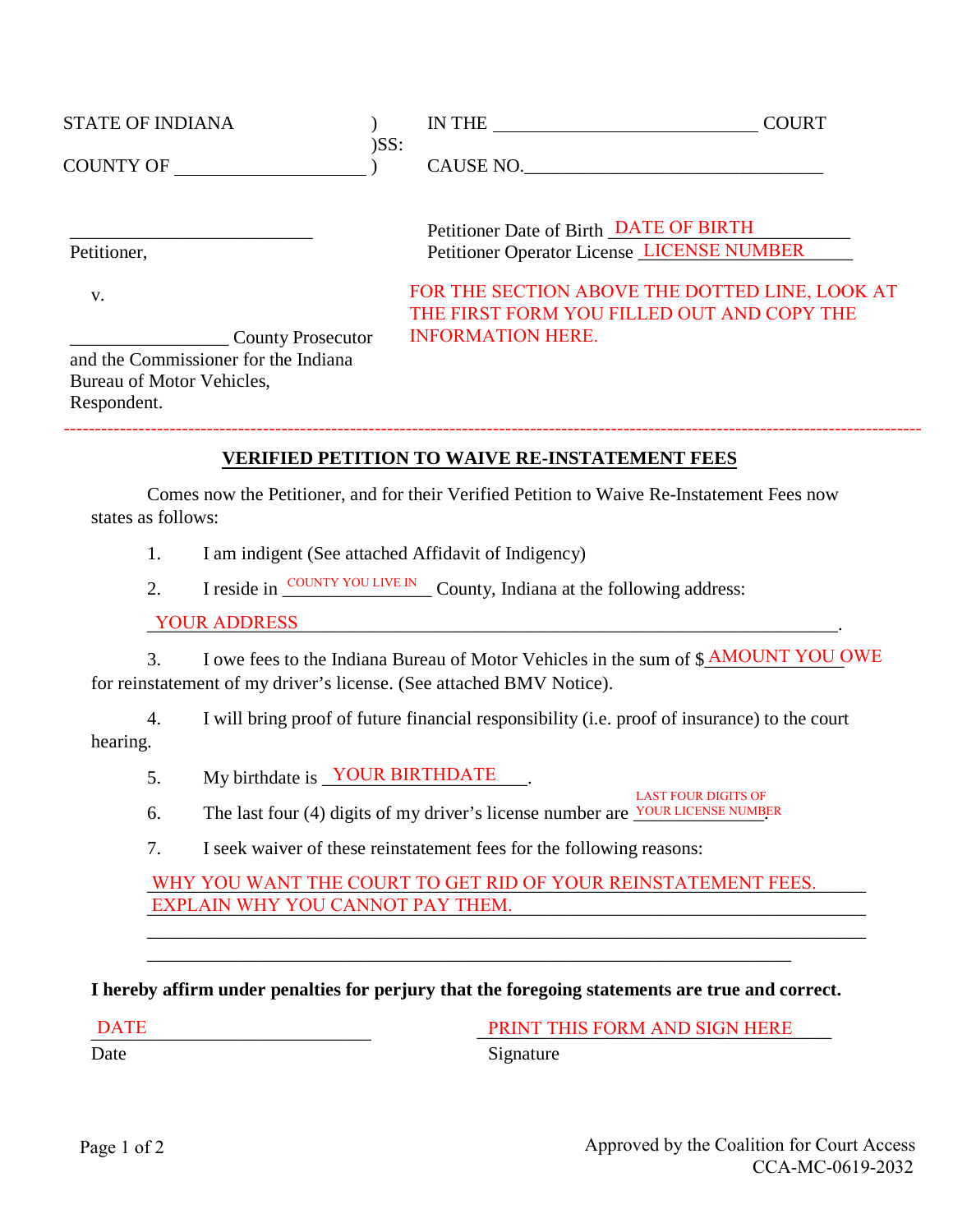### CERTIFICATE OF SERVICE

I hereby certify that I sent a copy of the document to:

| <b>YOU SHOULD</b><br><b>CHECK</b><br>THE BOXES THAT | The Commissioner for the Indiana Bureau of Motor Vehicles by<br>$\Box$ electronic transmission or |  |  |  |
|-----------------------------------------------------|---------------------------------------------------------------------------------------------------|--|--|--|
| <b>TELL THE COURT</b>                               | $\Box$ US Mail at:                                                                                |  |  |  |
| <b>HOW THESE</b><br><b>FORMS</b><br>WILL GET TO     | Indiana Government Center North<br>Room 402                                                       |  |  |  |
| THE BMV AND<br><b>THE</b>                           | 100 North Senate Avenue<br>Indianapolis, IN 46204                                                 |  |  |  |
| PROSECUTOR.<br>YOU CAN ASK<br>THE CLERK             | <b>AND</b>                                                                                        |  |  |  |
| WHICH TO                                            | County Prosecutor by<br>the                                                                       |  |  |  |
| <b>CHECK WHEN</b>                                   | $\Box$ US Mail or                                                                                 |  |  |  |
| <b>YOU FILE THIS</b><br><b>AT THE</b>               | $\Box$ hand delivery or                                                                           |  |  |  |
| <b>COURTHOUSE.</b>                                  | electronic transmission                                                                           |  |  |  |

# on \_DATE YOU SEND THIS TO THE BMV AND PROSECUTOR

DATE PRINT THIS FORM AND SIGN HERE

Date Signature

YOUR NAME

Printed Name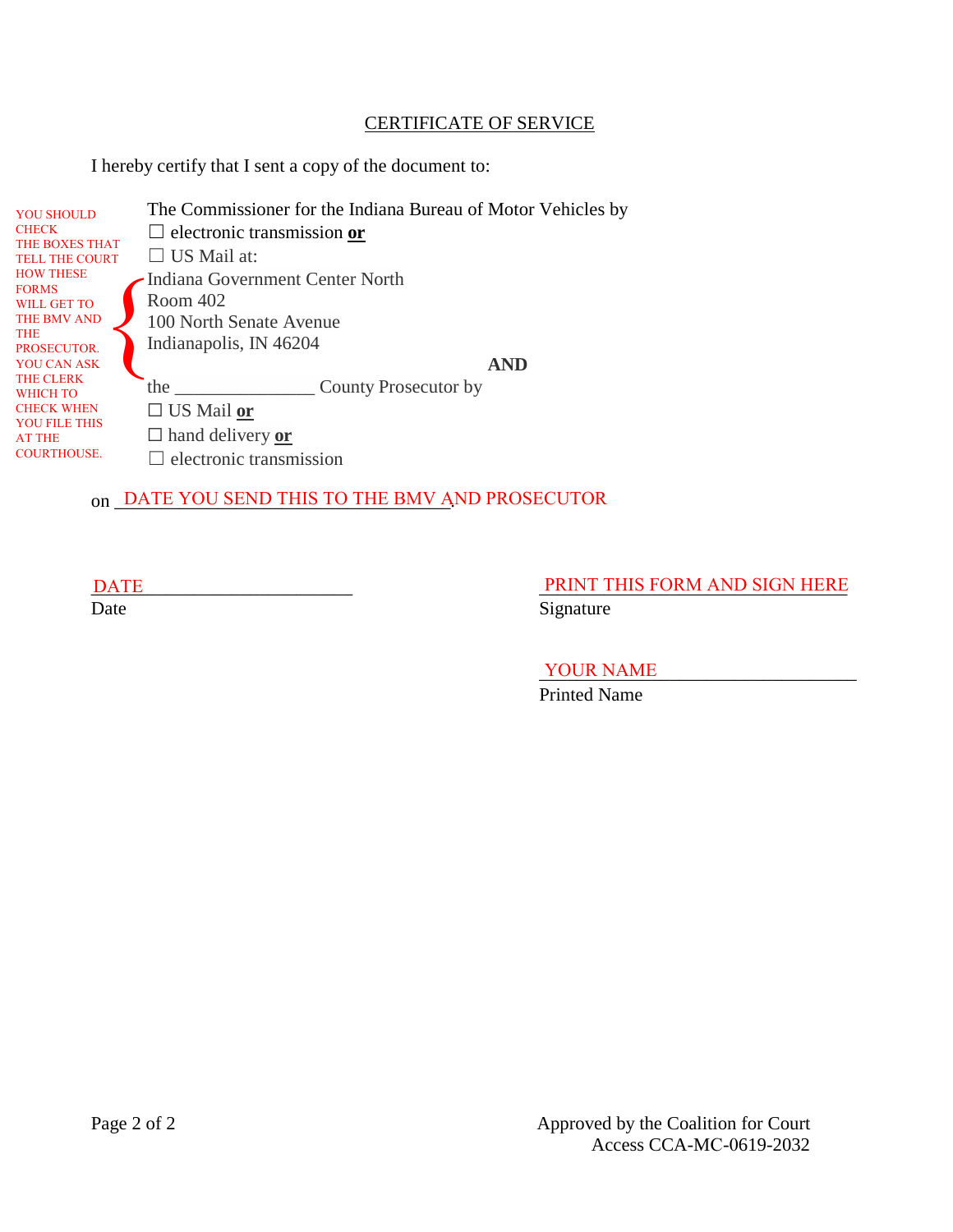STATE OF INDIANA IN THE INDIANA IN THE COURT

\_\_\_\_\_\_\_\_\_\_\_\_\_\_\_\_\_\_\_\_\_\_\_\_\_\_

COUNTY OF CAUSE NO.

IN THE MATTER OF:

Petitioner,

v.

FOR THE SECTION ABOVE THE DOTTED LINE, LOOK AT THE FIRST FORM YOU FILLED OUT AND COPY THE INFORMATION HERE.

\_\_\_\_\_\_\_\_\_\_\_\_\_\_\_\_\_ County Prosecutor and The Commissioner for the Indiana Bureau of Motor Vehicles, Respondents.

# **SUMMONS**

**TO:** The Commissioner for the Indiana Bureau of Motor Vehicles, Indiana Government Center North, Room 402, 100 North Senate Avenue, Indianapolis, Indiana 46204

The above named Petitioner has filed a case in the court stated above for a waiver of re-instatement fees.

The nature of the suit is waiver of re-instatement fees and is stated in the Petition which is attached to this document.

If you take no action the court may grant the relief requested.

I request service in the following manner: YOU SHOULD CHECK

the **COUNTY** County Prosecutor by ☐ US Mail **or** ☐ hand delivery **or** ☐ electronic transmission **or**  $\Box$  service by sheriff Date: LEAVE BLANK LEAVE BLANK THE BOX THAT TELLS THE COURT HOW THESE FORMS WILL GET TO THE COMMISSIONER FOR THE BMV. YOU CAN ASK THE CLERK WHICH TO CHECK WHEN YOU FILE THIS AT THE COURT HOUSE.  $\sum_{i}^{R}$ LEAVE BLANK

YOUR NAME \_\_\_\_\_\_\_\_\_\_\_\_\_\_\_\_\_\_\_\_\_\_\_\_\_\_\_\_\_\_\_\_ YOUR ADDRESS

Clerk, COUNTY County Court

\_\_\_\_\_\_\_\_\_\_\_\_\_\_\_\_\_\_\_\_\_\_\_\_\_\_\_\_\_\_\_\_ \_\_\_\_\_\_\_\_\_\_\_\_\_\_\_\_\_\_\_\_\_\_\_\_\_\_\_\_\_\_\_\_\_\_\_

Page 1 of 1 **Page 1** of 1 CCA-MC-0819-2034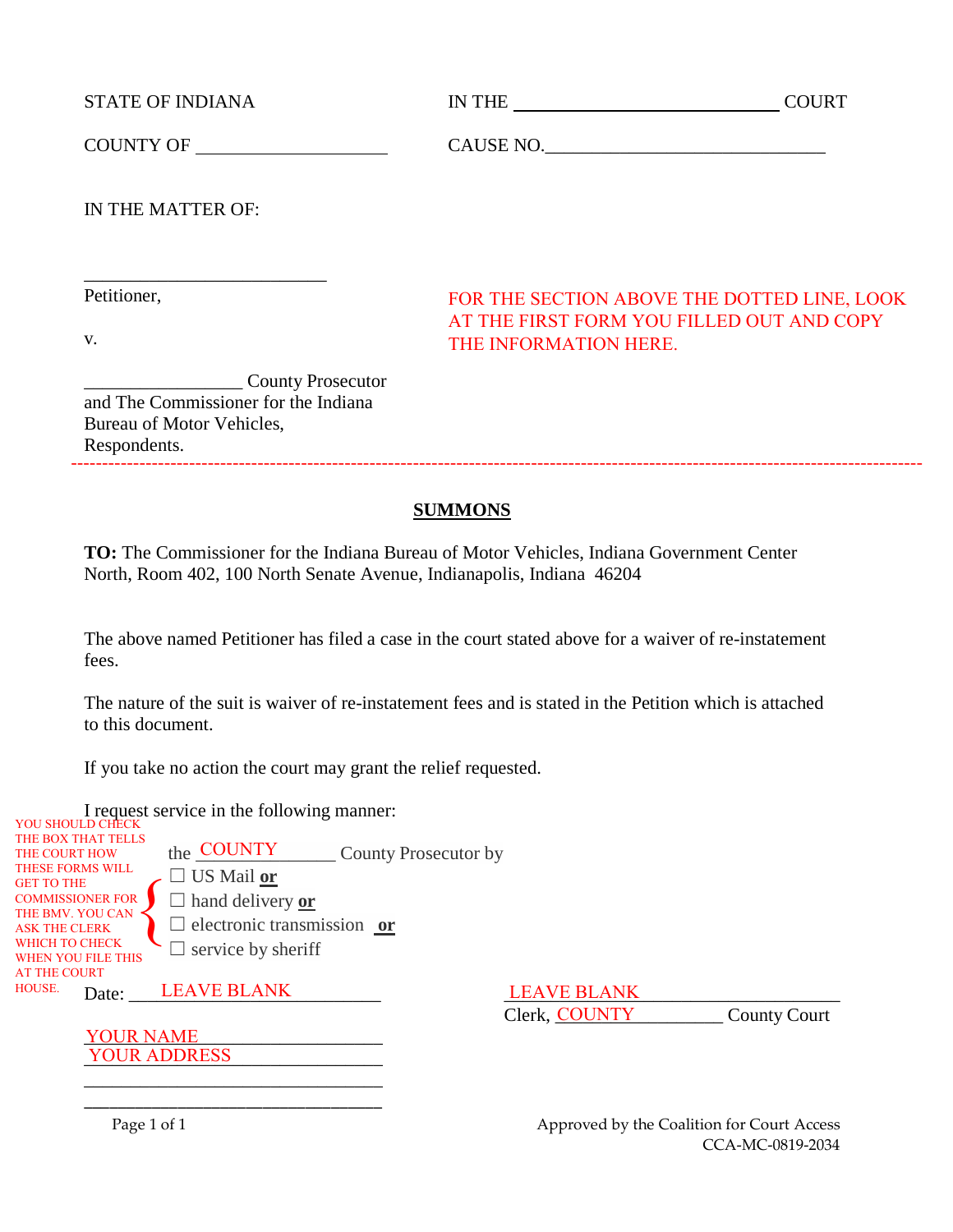| <b>STATE OF INDIANA</b> | <b>IN THE</b> | COURT |
|-------------------------|---------------|-------|
|                         |               |       |

COUNTY OF CAUSE NO.\_\_\_\_\_\_\_\_\_\_\_\_\_\_\_\_\_\_\_\_\_\_\_\_\_\_\_\_\_\_

IN THE MATTER OF:

\_\_\_\_\_\_\_\_\_\_\_\_\_\_\_\_\_\_\_\_\_\_\_\_\_\_

# FOR THE SECTION ABOVE THE DOTTED LINE, LOOK AT THE FIRST FORM YOU FILLED OUT AND COPY THE INFORMATION HERE.

Petitioner,

v.

\_\_\_\_\_\_\_\_\_\_\_\_\_\_\_\_\_ County Prosecutor and The Commissioner for the Indiana Bureau of Motor Vehicles, Respondents.

# **SUMMONS**

-----------------------------------------------------------------------------------------------------------------------------------------

# **TO:** The <u>COUNTY</u> County Prosecutor, at: **\_\_\_\_\_\_\_\_\_\_\_\_\_\_\_\_\_\_\_\_\_\_\_\_\_\_\_\_\_\_\_\_\_\_\_\_\_\_\_\_\_\_\_\_\_\_\_\_\_\_\_\_\_\_\_\_**\_\_\_\_\_\_\_\_\_\_\_\_\_\_\_\_\_\_\_\_\_\_\_\_\_ PROSECUTOR'S ADDRESS

The above named Petitioner has filed a case in the court stated above for a waiver of re-instatement fees.

The nature of the suit is waiver of re-instatement fees and is stated in the Petition which is attached to this document.

If you take no action the court may grant the relief requested.

I request service in the following manner:  $V$ OU SHOULD CHECK

> \_\_\_\_\_\_\_\_\_\_\_\_\_\_\_\_\_\_\_\_\_\_\_\_\_\_\_\_\_\_\_\_ \_\_\_\_\_\_\_\_\_\_\_\_\_\_\_\_\_\_\_\_\_\_\_\_\_\_\_\_\_\_\_\_\_\_\_

| TOUTH DESIGNATION OF THE SAME |                            |                      |                         |                     |
|-------------------------------|----------------------------|----------------------|-------------------------|---------------------|
| THE BOX THAT                  |                            |                      |                         |                     |
| <b>TELLS THE COURT</b>        | the COUNTY                 | County Prosecutor by |                         |                     |
| <b>HOW THESE FORMS</b>        | $\Box$ US Mail or          |                      |                         |                     |
| WILL GET TO THE               |                            |                      |                         |                     |
| <b>COMMISSIONER FOR.</b>      | $\Box$ hand delivery or    |                      |                         |                     |
| THE BMV. YOU CAN              |                            |                      |                         |                     |
| ASK THE CLERK                 | electronic transmission or |                      |                         |                     |
| WHICH TO CHECK                | $\Box$ service by sheriff  |                      |                         |                     |
| <b>WHEN YOU FILE THIS</b>     |                            |                      |                         |                     |
| <b>AT THE COURT</b>           |                            |                      |                         |                     |
| HOUSE.<br>Date:               | <b>LEAVE BLANK</b>         |                      | <b>LEAVE BLANK</b>      |                     |
|                               |                            |                      |                         |                     |
|                               |                            |                      | <b>COUNTY</b><br>Clerk, | <b>County Court</b> |

Clerk, COUNTY County Court **COUNTY** 

YOUR NAME \_\_\_\_\_\_\_\_\_\_\_\_\_\_\_\_\_\_\_\_\_\_\_\_\_\_\_\_\_\_\_\_ YOUR ADDRESS

Page 1 of 1 Approved by the Coalition for Court Access CCA-MI-0819-2033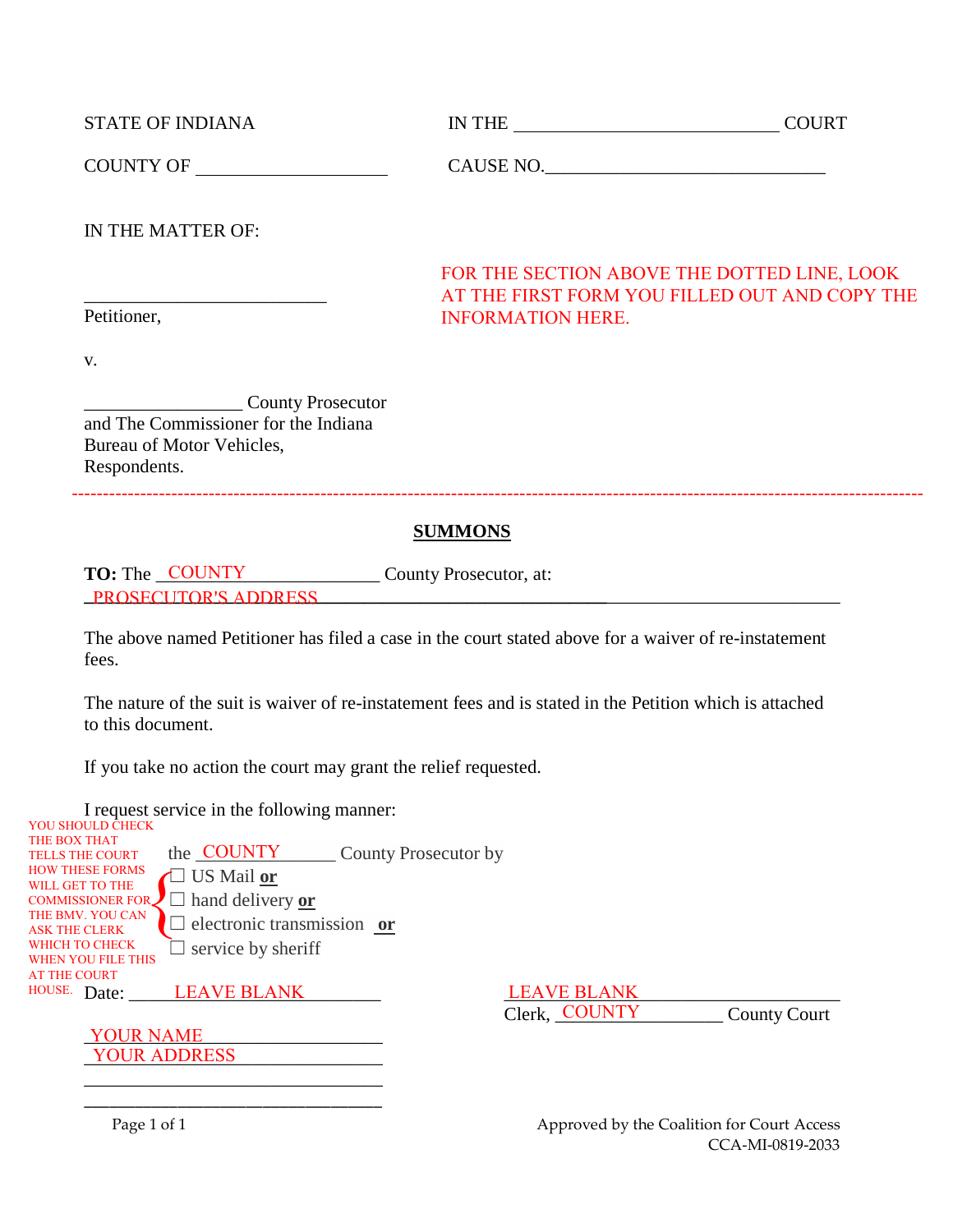| <b>STATE OF INDIANA</b>                                                                                                                                                                                                                                                                                                                                                                                                                                                                                                                                        | $)$ SS: |                            | IN THE COURT                       |                                                                                               |
|----------------------------------------------------------------------------------------------------------------------------------------------------------------------------------------------------------------------------------------------------------------------------------------------------------------------------------------------------------------------------------------------------------------------------------------------------------------------------------------------------------------------------------------------------------------|---------|----------------------------|------------------------------------|-----------------------------------------------------------------------------------------------|
| COUNTY OF                                                                                                                                                                                                                                                                                                                                                                                                                                                                                                                                                      |         |                            |                                    |                                                                                               |
|                                                                                                                                                                                                                                                                                                                                                                                                                                                                                                                                                                |         |                            |                                    |                                                                                               |
| Petitioner,                                                                                                                                                                                                                                                                                                                                                                                                                                                                                                                                                    |         |                            |                                    | Petitioner Operator License                                                                   |
| V.<br><b>County Prosecutor</b>                                                                                                                                                                                                                                                                                                                                                                                                                                                                                                                                 |         |                            | <b>INFORMATION HERE.</b>           | FOR THE SECTION ABOVE THE DOTTED LINE, LOOK AT<br>THE OTHER FORMS YOU FILLED OUT AND COPY THE |
| and the Commissioner for the Indiana<br>Bureau of Motor Vehicles,<br>Respondent.                                                                                                                                                                                                                                                                                                                                                                                                                                                                               |         |                            |                                    |                                                                                               |
|                                                                                                                                                                                                                                                                                                                                                                                                                                                                                                                                                                |         | <b>INDIGENCY AFFIDAVIT</b> |                                    |                                                                                               |
| I wish to file this action and I believe that I have a case with merit.<br>1.<br>I cannot pay any of the filing fees or other costs of this action because I do not have sufficient income<br>2.<br>or resources.<br>3.<br>I cannot pay any of the re-instatement fees required by the BMV because I do not have sufficient<br>income or resources.<br>I live with <b>PEOPLE YOU LIVE WITH</b><br>4.<br>Our family's income is \$ $\frac{1}{N}$ TOTAL per month. (Total from below)<br>5.<br><b>BELOW</b><br>Income received <i>each month</i> , before taxes: |         |                            |                                    |                                                                                               |
| Wages (\$ $\frac{\text{HOURLY}}{\text{Moges (s_{PAY}})}$ per hour x YOU WORK PER<br>hours per month)                                                                                                                                                                                                                                                                                                                                                                                                                                                           |         |                            | <b>\$ MONTHLY WORK INCOME</b>      |                                                                                               |
| <b>Unemployment Compensation</b>                                                                                                                                                                                                                                                                                                                                                                                                                                                                                                                               |         |                            |                                    | \$ MONTHLY UNEMPLOYMENT YOU GET                                                               |
| <b>AFDC/TANF Benefits</b>                                                                                                                                                                                                                                                                                                                                                                                                                                                                                                                                      |         | $\boldsymbol{\mathsf{S}}$  |                                    | MONTHLY AFDC/TANF BENEFITS YOU GET                                                            |
| <b>SSI/SSD Benefits</b>                                                                                                                                                                                                                                                                                                                                                                                                                                                                                                                                        |         | $\mathbf{\hat{S}}$         |                                    | MONTHLY SSI/SSD BENEFITS YOU GET                                                              |
| Child Support                                                                                                                                                                                                                                                                                                                                                                                                                                                                                                                                                  |         | $\overline{\$}$            |                                    | MONTHLY CHILD SUPPORT YOU GET                                                                 |
| Other (please describe)                                                                                                                                                                                                                                                                                                                                                                                                                                                                                                                                        |         | \$                         | ANY OTHER INCOME YOU GET           |                                                                                               |
|                                                                                                                                                                                                                                                                                                                                                                                                                                                                                                                                                                |         |                            | Total Income: \$ YOUR TOTAL INCOME |                                                                                               |
| <b>AMOUNT YOU HAVE</b><br>We have $$N$ <sup>IN THE BANK</sup> in<br>Our expenses total $$$ <sub>EXPENSES</sub><br>6.<br>in the bank.                                                                                                                                                                                                                                                                                                                                                                                                                           |         |                            |                                    |                                                                                               |
| 7.<br><b>BELOW</b>                                                                                                                                                                                                                                                                                                                                                                                                                                                                                                                                             |         |                            | per month. (Total from below)      |                                                                                               |
| Expenses spent each month:                                                                                                                                                                                                                                                                                                                                                                                                                                                                                                                                     |         |                            |                                    |                                                                                               |
|                                                                                                                                                                                                                                                                                                                                                                                                                                                                                                                                                                |         |                            |                                    |                                                                                               |

| Housing (Rent, Contract, or Mortgage)         | <b>S MONTHLY HOUSING COSTS</b>          |
|-----------------------------------------------|-----------------------------------------|
| Utilities (Gas, Elective, Water, Phone, etc.) | <b>S MONTHLY UTILITY COSTS</b>          |
| Food                                          | <b>\$ MONTHLY AMOUNT SPENT ON FOOD</b>  |
| Child Care                                    | <b>\$ MONTHLY AMOUNT FOR CHILD CARE</b> |
| Page 1 of 2                                   | Approved by the Coalition for Court     |

Access CCA-MC-0619-2031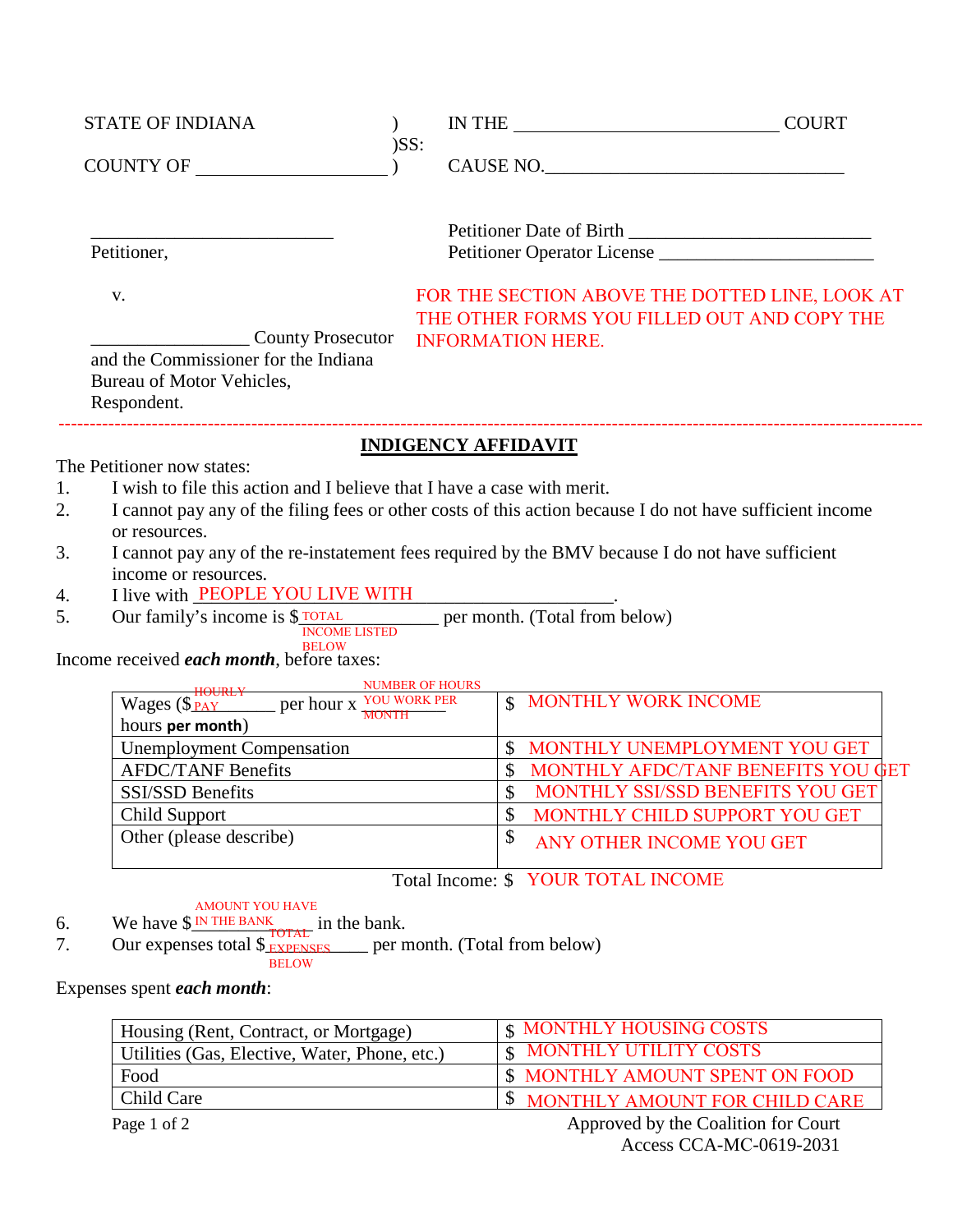| <b>Medical Bills</b>                     | <b>\$ MONTHLY MEDICAL BILLS</b>             |
|------------------------------------------|---------------------------------------------|
| Transportation                           | <b>\$ MONTHLY AMOUNT FOR TRANSPORTATION</b> |
| Insurance (car, medical, and/or property | <b>\$ MONTHLY INSURANCE AMOUNT</b>          |
| Child Support                            | \$ MONTHLY CHILD SUPPORT YOU PAY            |
| Other (please describe)                  | <b>\$ OTHER PAYMENTS YOU HAVE TO MAKE</b>   |
|                                          | <b>EACH MONTH</b>                           |
| <b>Total Expenses:</b>                   | \$TOTAL OF YOUR EXPENSES                    |

### **I request that this Court waive all costs of this action and allow me to proceed without the payment of any filing fees or other costs.**

I request that this Court Order the BMV to waive all or part of the re-instatement fees assessed against me.

I affirm under the penalties of perjury that the foregoing representations are true.

Date: <u>DATE PRINT THIS FORM AND SIGN HERE</u> Signature

> YOUR NAME Printed Name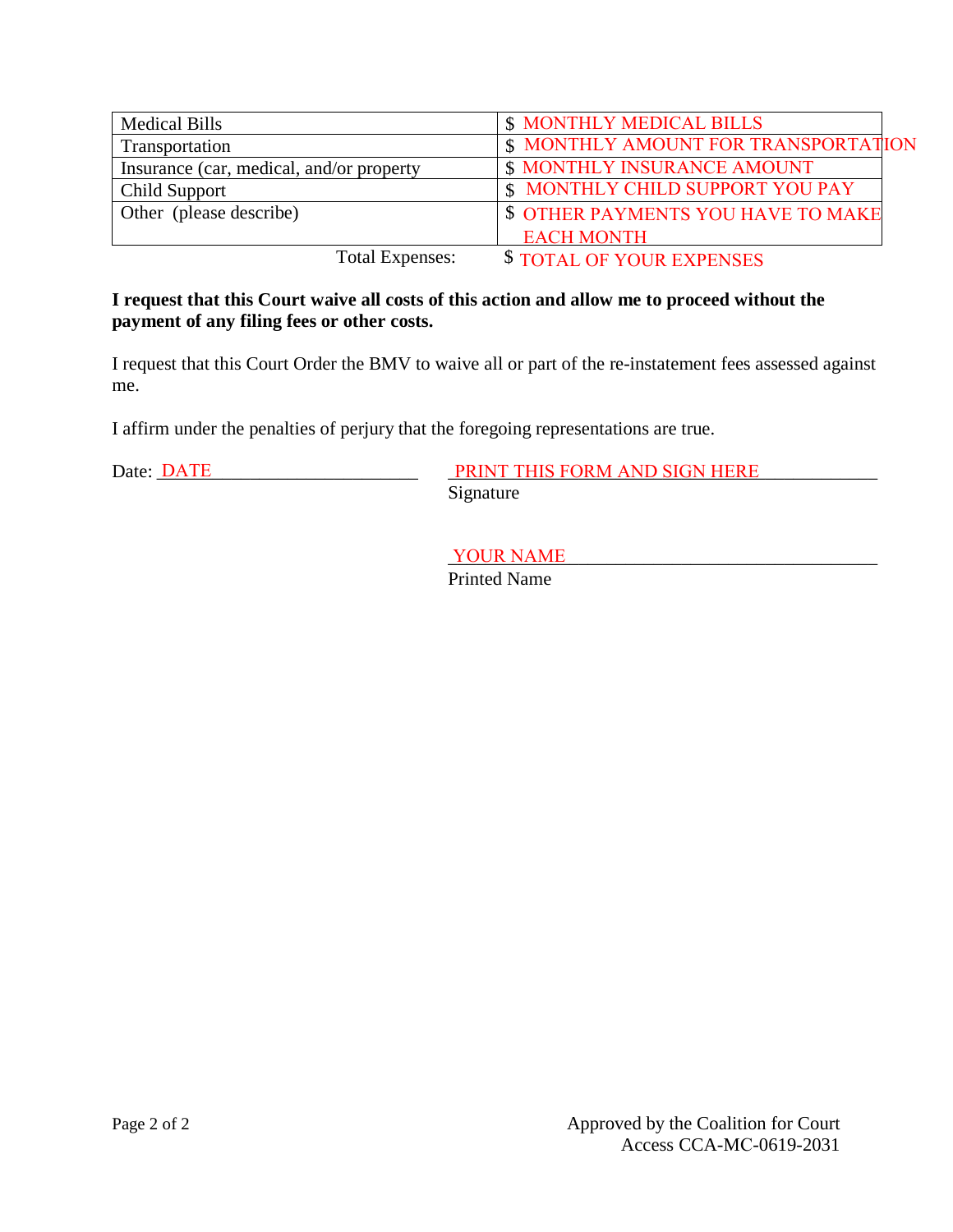| <b>STATE OF INDIANA</b>                                                                                                                                                                                                        | IN THE<br><b>COURT</b>                                                    |
|--------------------------------------------------------------------------------------------------------------------------------------------------------------------------------------------------------------------------------|---------------------------------------------------------------------------|
| COUNTY OF THE PRODUCE OF THE PRODUCE OF THE PRODUCE OF THE PRODUCE OF THE PRODUCE OF THE PRODUCE OF THE PRODUCE OF THE PRODUCE OF THE PRODUCE OF THE PRODUCE OF THE PRODUCE OF THE PRODUCE OF THE PRODUCE OF THE PRODUCE OF TH | CAUSE NO.                                                                 |
| IN THE MATTER OF:                                                                                                                                                                                                              |                                                                           |
|                                                                                                                                                                                                                                | Petitioner Date Of Birth<br><u> 1980 - Andrea Andrew Maria (h. 1980).</u> |
| Petitioner,                                                                                                                                                                                                                    | Petitioner Operator License Number                                        |
| V.                                                                                                                                                                                                                             |                                                                           |
|                                                                                                                                                                                                                                | FOR THE SECTION ABOVE THE DOTTED LINE, LOOK AT                            |
| County                                                                                                                                                                                                                         | THE FIRST FORM YOU FILLED OUT AND COPY THE                                |
| Prosecutor and The Commissioner                                                                                                                                                                                                | <b>INFORMATION HERE.</b>                                                  |
| for the Indiana Bureau of Motor                                                                                                                                                                                                |                                                                           |
| Vehicles,                                                                                                                                                                                                                      |                                                                           |
| Respondents.                                                                                                                                                                                                                   |                                                                           |

# **ORDER SETTING HEARING** -----------------------------------------------------------------------------------------------------------------------------------------

A Verified Petition To Waive Re-Instatement Fees has been filed in this Court. The Court now sets this matter for hearing. The parties must be prepared to present evidence in support of their petition. Failure to appear may result in matters being decided in your absence.

**IT IS SO ORDERED** that this matter shall be heard on:

LEAVE BLANK LEAVE BLANK

Dated: LEAVE BLANK LEAVE BLANK LEAVE BLANK

Judicial Officer

Distribution: \_\_\_\_\_\_\_\_\_\_\_\_\_\_\_\_\_\_ County Prosecutor PROSECUTOR ADDRESS COUNTY

\_\_\_\_\_\_\_\_\_\_\_\_\_\_\_\_\_\_\_\_\_\_\_\_\_\_\_\_\_\_\_\_\_\_ \_\_\_\_\_\_\_\_\_\_\_\_\_\_\_\_\_\_\_\_\_\_\_\_\_\_\_\_\_\_\_\_\_\_

The Commissioner for the Indiana Bureau of Motor Vehicles Indiana Government Center North, Room 402 100 North Senate Avenue Indianapolis, Indiana 46204 YOUR NAME \_\_\_\_\_\_\_\_\_\_\_\_\_\_\_\_\_\_\_\_\_\_\_\_\_\_\_\_\_\_\_\_\_\_ YOUR ADDRESS